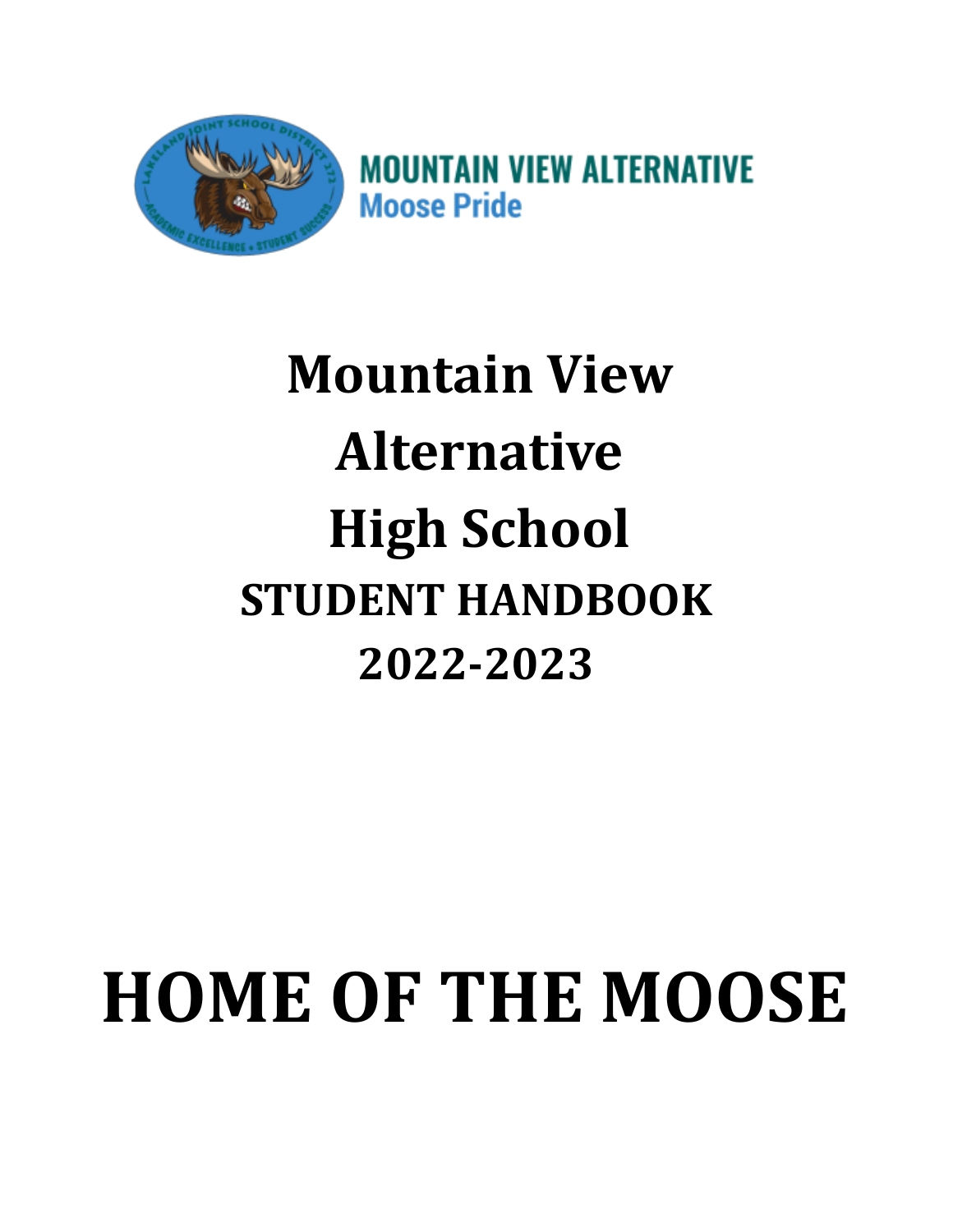|                           |                                         | <b>Mountain View Alternative HIGH SCHOOL</b>                                                          |  |
|---------------------------|-----------------------------------------|-------------------------------------------------------------------------------------------------------|--|
|                           |                                         | 7802 W. Main Street                                                                                   |  |
|                           |                                         | Rathdrum, ID 83858                                                                                    |  |
|                           |                                         | Phone: (208) 687-0025 · Fax: (208) 687-2843                                                           |  |
|                           |                                         | Paul Uzzi, Principal                                                                                  |  |
|                           | <b>Mark Gorton, Principal Assistant</b> |                                                                                                       |  |
|                           |                                         | Kelli Aiken, Counselor                                                                                |  |
|                           |                                         | <b>LJSD District Administration Office</b>                                                            |  |
|                           |                                         | 15506 N. Washington Street                                                                            |  |
|                           |                                         | Rathdrum, Idaho 83858                                                                                 |  |
|                           |                                         | Phone: $208 - 687 - 0431$<br>$FAX: 208 - 687 - 1884$                                                  |  |
|                           |                                         | www.sd272.org                                                                                         |  |
|                           |                                         |                                                                                                       |  |
|                           |                                         | Dr. Becky Meyer, Superintendent                                                                       |  |
|                           |                                         | Lisa Sexton, Assistant Superintendent<br>Krissy Williams, Exec. Asst. to the Supt. Clerk of the Board |  |
|                           |                                         | Brian Wallace, Chief Finance & Operations Officer                                                     |  |
|                           |                                         | Kelsie Badger, Director of Special Services                                                           |  |
|                           |                                         | Chad Parsons, Instructional Technology Director                                                       |  |
|                           |                                         | Brook Cunningham, Human Resources Director                                                            |  |
|                           |                                         | Danielle Robinson, Human Resources Assistant                                                          |  |
|                           |                                         | Cindy Happeny, Treasurer<br>Kristi Graves, Payroll                                                    |  |
|                           |                                         | Judy Gerstenberger, Head School Nurse                                                                 |  |
| <b>Transportation</b>     | Susie Moore, Director                   | 687-0221                                                                                              |  |
| <b>Nutrition Services</b> | Kevin Doyle, Director                   | 687-5451                                                                                              |  |

# **[2022-2023](https://resources.finalsite.net/images/v1649209229/lakeland272org/c3p2vbwpgnk0hgojunpb/2022-23CALENDARDRAFTBOARDAPPROVED-Sheet11.pdf) District Calendar**

# *LAKELAND BOARD OF TRUSTEES*

Members of the Board of Trustees are elected for a four-year term by the patrons of their respective zones. Board members receive no payment for their services. School district policies are set by the Board, which in turn hires professional educators to carry out these policies. Regular business meetings are held the second Tuesday of each month, beginning at 6 p.m. Opportunity is provided at each meeting for citizens to address the Board. Board policies can be found [here](https://www.sd272.org/school-board/policies).

# **Trustees**

- 
- 
- 
- 
- 

# **MOUNTAIN VIEW HIGH SCHOOL MISSION STATEMENT**

The mission of Mountain View High School is to create a safe and nurturing environment, encouraging students to develop an enthusiasm for life-long learning and to pursue post-high school opportunities.

Mountain View High School, in partnership with the community, will expect that each graduate develop self-efficacy through growth in the following attributes:

- 1. Be a self-directed, lifelong learner
- 2. Have a high standard of values and work ethic
- 3. Be technologically literate
- 4. Be able to use knowledge, information, technology, critical thinking and reasoning ability to solve problems
- 5. Be an effective communicator in a variety of settings
- 6. Be able to work cooperatively with others using well developed interpersonal skills

**Facilities** 687-2248

● Randi Bain - Zone 1 <br>■ Ramona Grissom - Zone 2 Ramona grissom@lakeland272.org<br>
Ramona grissom@lakeland272.org ● Ramona Grissom - Zone 2 Ramona.grissom@lakeland272.org<br>● Michelle Thompson - Zone 3 - Chair Michelle.thompson@lakeland272.org Michelle.thompson@lakeland272.org Rob Irons - Zone 4 - Vice-Chair Rob.irons@lakeland272.org ● Debbie Major - Zone 5 [Debbie.major@lakeland272.org](mailto:Debbie.major@lakeland272.org)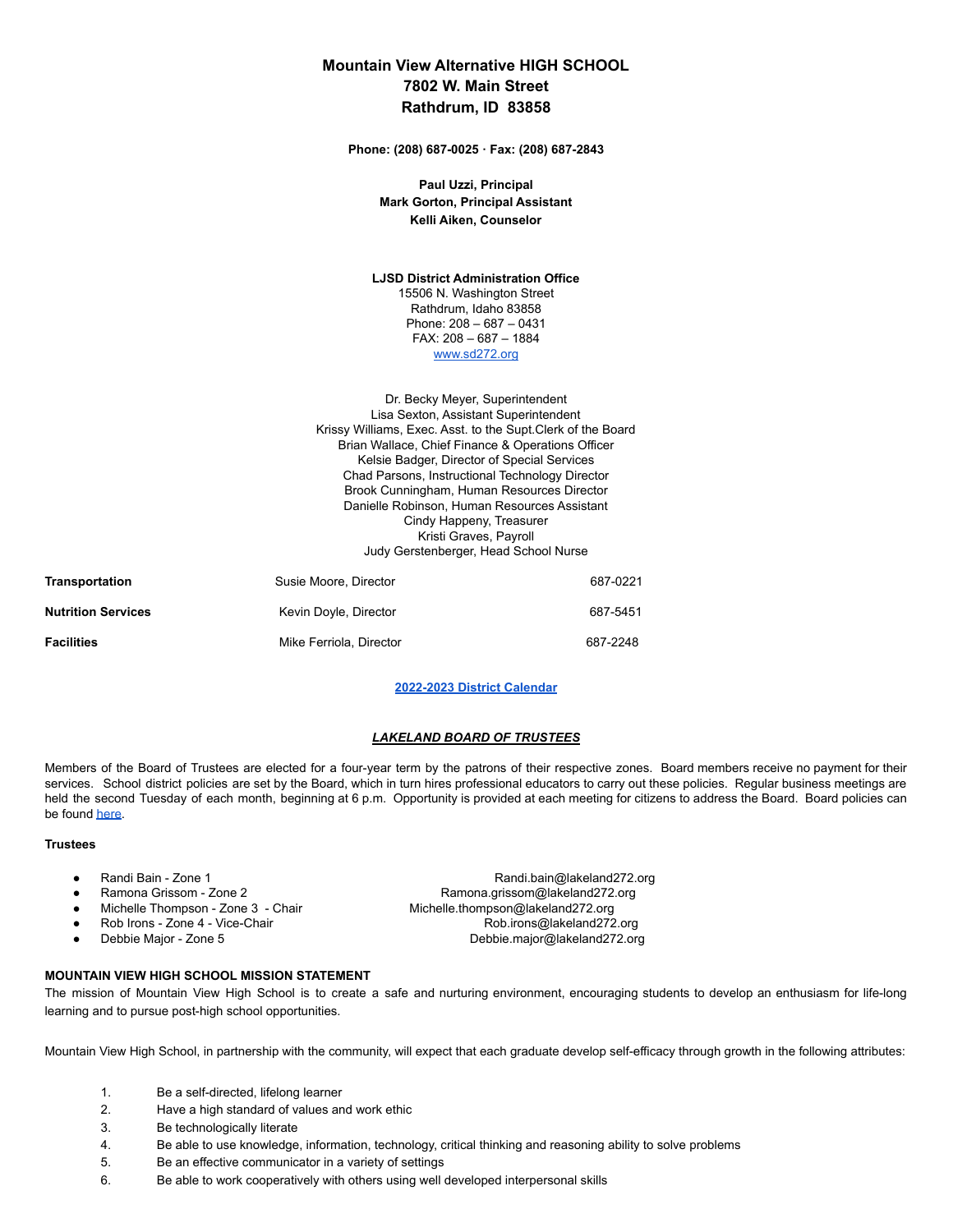- 7. Be an effective and responsible employee or employer
- 8. Understand, appreciate, and benefit from cultural diversity
- 9. Maintain personal, emotional and physical health

# **GRADUATION REQUIREMENTS**

Students are responsible to be certain that they have met all Idaho and Lakeland Joint School District No. 272 graduation requirements. **Counselors are available to help advise students in meeting these standards.**

For specific graduation requirements, talk to your counselor and ask for a Mountain View High School Curriculum Guide.

#### **CODE OF CONDUCT**

In light of Mountain View School's philosophy and objectives, the Lakeland Joint School District's Code of Conduct shall be fair, consistent, nondiscriminatory, and protective of student rights and responsibilities. The code will be distributed to students and parents through each building's student handbook, which may be set forth in synopsis form.

In order to meet the varied needs of elementary and secondary schools within the Lakeland Joint School District No. 272, the Board of Trustees recognizes the need for individual schools and teachers to formulate and enforce additional rules and regulations that will supplement the Board's policies. School and classroom disciplinary rules shall have the force of policy when appropriately applied.

While on school property or under the supervision of school authorities, students shall be subject to the direction of school officials and shall at all times be subject to the rules, regulations, and policies of the district, along with the rules of individual schools and classrooms. Student handbooks may contain a synopsis of school district rules, regulations, and policies. Such policies, verbatim, have been reduced to writing and made available at the building principal's office and the district administration office for review by students and/or parents.

# **FREEDOM OF EXPRESSION AND ASSEMBLY**

Student's rights and responsibilities shall be based on the following assumptions:

- That the right to attend school is purposeful.
- Students are free to exercise their constitutionally protected rights but shall not infringe upon the rights of others.
- Fair treatment and due process, where appropriate, shall be guaranteed to all students.
- Students shall be encouraged to exercise their rights and responsibilities by being an active member of our school.
- Students shall have the right to equality of educational opportunity regardless of race, creed, or sex.
- The effective development of a climate for learning requires understanding and good faith on the part of all concerned.

The Board of Trustees and the school administration believe that genuine student involvement in educational programs requires responsible student action. Students shall be expected to act with respect for school regulations, concerns for others, and personal dignity. Students are encouraged to express their beliefs and feelings, but not in a manner that is disruptive or degrading to others.

#### **PROCEDURAL DUE PROCESS**

A student's right to fair treatment and due process shall be safeguarded through a consistently applied practice of informing the student of any alleged rule violation and the evidence against him/her (notice), and by allowing the student an opportunity to explain his or her version of the facts (hearing) before deciding on or imposing any punishment.

Upon request, the hearing process may be extended to a "higher authority". The normal channel for hearing complaints or concerns regarding student discipline shall be from Student to Teacher to Principal to Superintendent to School Board. Neither the board as a whole nor any individual member will entertain or consider communications or complaints from students or parents until they have first been referred to the building principal or Superintendent of Schools.

# **SEARCH AND SEIZURE**

In order to maintain discipline and safety for all students or when there is reason to believe that a student may be engaged in an illegal activity, school officials may search a student's person, or any and all areas under his/her immediate control on the school grounds. School lockers, books, equipment, or other items belonging to the school shall be considered on loan to a student and school officials shall have the right to inspect such items at any time. Any dangerous items or illegal material found in the possession of or subject to the immediate control of a student may be confiscated. Other appropriate disciplinary measures may also follow including referral to appropriate law enforcement officials.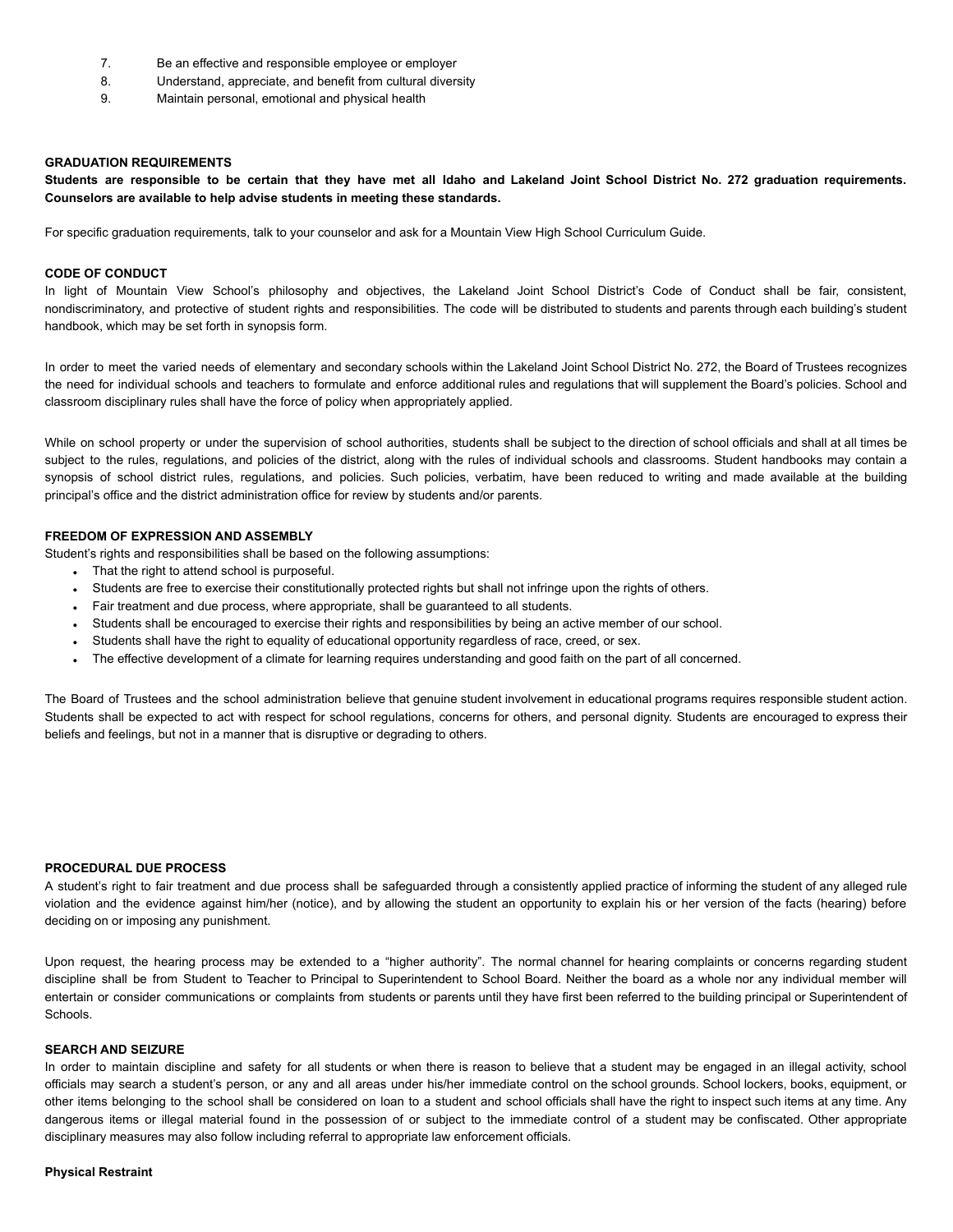As a part of the emergency procedures in place in our schools, any student who poses an imminent risk of injury to him/herself or others may be physically restrained and/or placed in seclusion by school staff in accordance with School Board policies. These could occur along with other emergency actions such as calling the police. As soon as possible after any such incident the parents or guardian will be informed when any of these actions have occurred.

## **STUDENT RECORDS**

Policy: The Family Educational Rights and Privacy Act of 1974, P.L. 93-38, Section 513.

Lakeland School District No. 272 will maintain records on all students enrolled in its schools. The principal of each building is responsible to see that such records are kept current and safeguarded against misuse. The term "Record" is interpreted to mean identifying data, academic work completed, level of achievement, attendance data, test scores, family background information, and other pertinent data.

#### **DAMAGE TO PROPERTY**

Any pupil who shall cut, deface, or otherwise damage any school building or equipment, or who shall be guilty of theft of school district property, shall be liable for disciplinary action, and his/her parents/guardians shall be liable for damages in the amount of the injury or theft to be collected by a school district official for the Board of Trustees. School pranks are strongly discouraged. Students involved in pranks may result in disciplinary measures if any property is damaged, compromised, or defaced. Students involved in pranks that result in loss of educational time and require additional time for district employees to clean or repair property will be required to pay for loss compensation.

# **INITIATIONS**

Initiation and/or hazing of students are strictly prohibited.

# **TEACHERS' AUTHORITY**

Pupils are required to comply with the regulations of the school, pursue the prescribed course of study, and submit to the teachers' authority. Willful disobedience, open defiance of the teachers' authority, or the use of profane or obscene language are sufficient cause for appropriate disciplinary action.

All students, while on the premises of any school, riding any form of school transportation, or attending any school-sponsored activity, shall be responsible to and under the authority of any employee of the school district, and shall immediately respond to any reasonable request of said employee.

#### **UNUSUAL DISCIPLINARY MATTERS (DANGEROUS ITEMS)**

Guns, ammunition, knives, fireworks and other dangerous items are not to be brought onto school property, onto a school bus or to any school-sponsored activity by students. Teachers and principals are authorized to confiscate such items immediately. Pursuant to Idaho Code 18-33012, appropriate disciplinary action may include suspension from school, reporting to legal authorities for prosecution as a misdemeanor, and/or expulsion from school.

Employees of the Lakeland Joint School District No. 272, under supervision of administration, shall be deemed to have the right to search all students or minors, their belongings, and lockers, who are reasonably believed to be in violation of this policy.

Any student who brings a firearm onto school property, or is in possession of a firearm on school property, shall be subject to expulsion from school for a period of not less than one year from the date of initial suspension for such violation.

The district will not admit a student who has been expelled from another school or district for bringing a firearm or other dangerous item onto school property until that student has completed the expulsion period of not less than one year. The period of expulsion shall be confirmed in writing by the school district initially expelling the student.

A student who wishes to challenge a decision not to admit may request an appeal hearing before the Board of Trustees.

# **SUSPENSION AND EXPULSION**

#### **Suspension**

Suspension is the temporary removal of a student from school when circumstances are such that he/she can no longer be kept in school without risk or detriment to the educational program or to himself/herself. The primary purpose of suspension is to give the student, his/her parents, and the school the time needed for resolving a problem. The parents must be notified of each suspension; contact with the parent should be made before the student leaves during school hours.

Suspension shall be for a maximum of five (5) days.

When a student refuses or fails to submit to reasonable and ordinary rules of order and discipline in such a way that his/her continued attendance may be expected to interfere with the educational program or the safety or welfare of school personnel or other students, such student may be suspended for up to five (5) days according to suspension procedures.

#### **Expulsion**

Expulsion is the removal of a student from attendance in the district by the Board of Trustees.

#### **ALCOHOL and DRUGS**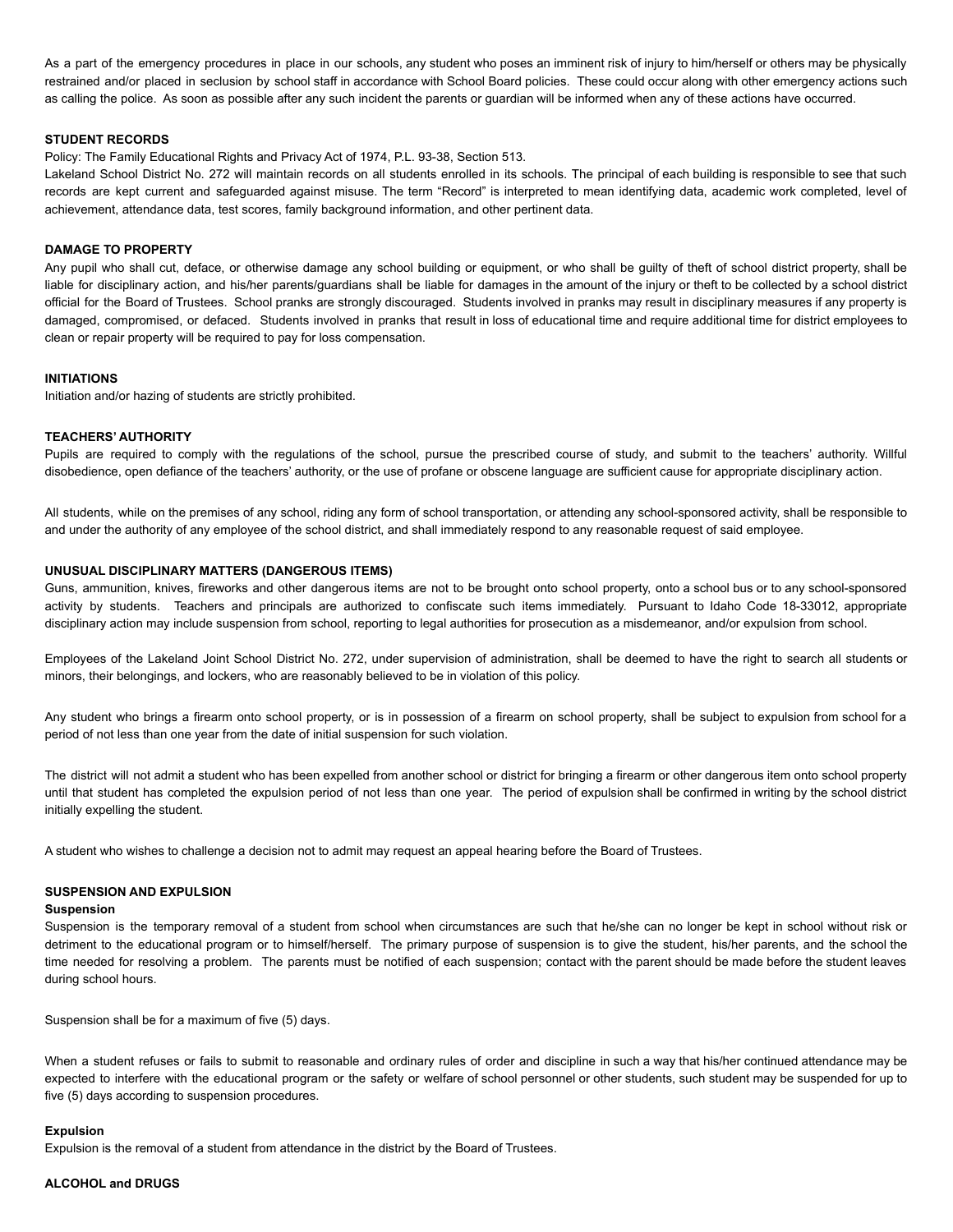Because the district believes that the use of drugs and alcohol is both illegal and harmful, students are prohibited from drinking, being under the influence of alcoholic beverages or being in the possession of, delivery of, or under the influence of drugs as herein defined, or other intoxicants on school property or while under the supervision of school authorities. "Drug" means (1) substances recognized as drugs in the official United States, or official National Formulary, or any supplement to any of them ; (2) substances intended for use in the diagnosis, cure, mitigation, treatment or prevention of disease in man or animals; (3) substances (other than food) intended to affect the structure of any function of the body of man or animals; and (4) substances intended for use as a component of any article specified in clause (1), (2), or (3) of this subsection. It does not include devices or their components, parts, or accessories. (However, possession of drug paraphernalia may be cause for disciplinary action.) A drug shall also include a counterfeit or pseudo drug which shall be defined as any substance which, or the contained or labeling of which, without authorization, bears a likeness and is intended by its possessor or deliverer or recipient to represent a drug whether or not the substance is actually a drug as herein above defined.

Students who violate the drug and alcohol policy may be subject to the following disciplinary actions for the duration of the entire students' attendance of K-12 grades at Lakeland School District:

**First Offense:** Out-of-school suspension of up to five (5) days with a parent conference.

**Second Offense:** Suspension and referral to the Superintendent for a show cause hearing of whether the student should be referred to the Board of Trustees with a recommendation for expulsion.

However, any student who knowingly sells, delivers or otherwise provides drugs, as herein defined, or other intoxicants to another student at school, or while under the supervision of school authorities, shall be immediately suspended and referred to the Superintendent for a show cause hearing of whether the student should be referred to the Board of Trustees with a recommendation for expulsion. In all substance abuse cases, the appropriate law enforcement officials may be notified.

#### **TOBACCO**

Students are prohibited from using tobacco or being in the possession of tobacco products on the school grounds or while under the supervision of school authorities. Violations of this policy may be punishable by (1) The first offense shall result in a one (1) day in-school suspension; (2) The second offense shall result in a three (3) day in-school suspension with a parent conference; and (3) The third offense shall result in the student being suspended and referred to the Superintendent for a show cause hearing of whether the student should be referred to the Board of Trustees with a recommendation for expulsion. Because possession of tobacco by a minor is in violation of Idaho State law, police contact may occur when a student is in possession of tobacco. (Note: "e-cigarettes are treated as tobacco products and carry the same discipline as tobacco products.)

This is in effect for the duration of the entire students' attendance of K-12 grades at Lakeland School District.

# **HARASSMENT/HAZING/BULLYING**

Mountain View High School is committed to providing a positive and productive learning and working environment. Hazing, harassment, intimidation, cyber bullying, or bullying by students or third parties is strictly prohibited and shall not be tolerated. This includes actions on school grounds, school property, school buses, at school bus stops, at school sponsored events and activities, and through the use of electronic technology or electronic communication equipment on school computers, networks, forums, or mailing lists and actions at locations outside of those listed above that can be reasonably expected to materially and substantially interfere with or disrupt the educational environment of the school or impinge on the rights of other students at school. Mountain View High School expects all students to treat each other with civility and respect and not to engage in behavior that is harmful to another student or the property of another student. We expect students to conduct themselves in keeping with their level of maturity, with a proper regard for the rights and welfare of other students, for school personnel, and for the educational purpose underlying all school activities.

Discipline: Students whose behavior is found to be in violation of this policy will be subject to discipline and graduated consequences, up to and including expulsion consistent with the Board's policy on student discipline. Third parties whose behavior is found to be in violation of this policy shall be subject to appropriate sanctions as determined and imposed by the Superintendent or Board. Students or third parties may also be referred to law enforcement officials.

"Hazing" includes, but is not limited to, any act that recklessly or intentionally endangers the mental health, physical health, or safety of a student for the purpose of initiation or as a condition or precondition of attaining membership in, or affiliation with, any District- sponsored activity or grade level attainment, such as forced consumption of any drink, alcoholic beverage, drug, or controlled substance, forced exposure to the elements, forced prolonged exclusion from social contact, sleep deprivation or any other forced activity that could adversely affect the mental or physical health or safety of a student; requires, encourages, authorizes, or permits another to be subject to wearing or carrying any obscene or physically burdensome article, assignment of pranks to be performed or other such activities intended to degrade or humiliate.

"Harassment" includes, but is not limited to, any act which subjects an individual or group to unwanted, abusive behavior of a nonverbal, verbal, written, electronic, or physical nature on the basis of an actual or perceived characteristic, including but not limited to age, race, religion, color, national origin, disability, gender, gender identity and expression, sexual orientation, physical characteristic, cultural background, socioeconomic status, geographic location, familial status, or weight.

"Harassment, intimidation, or bullying" means any act that substantially interferes with or disrupts the educational environment or impinges on the rights of other students at school, a student's opportunities or performance, that takes place on or immediately adjacent to school grounds, school property, at any school-sponsored activity, on school-provided transportation or at any official school bus stop, and that has the effect of: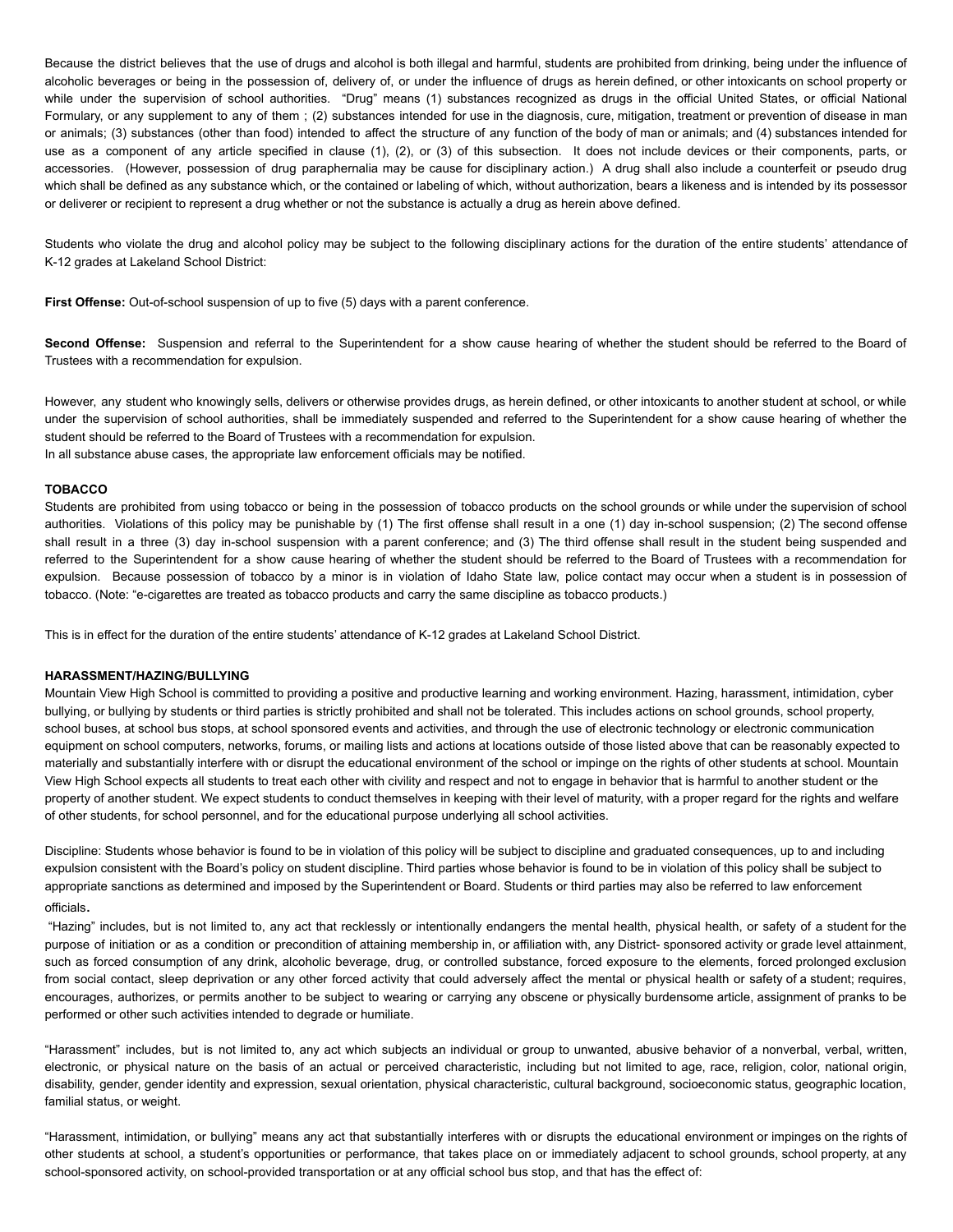- A. Harming a student or damaging a student's property;
- B. Knowingly placing a student in reasonable fear of harm to the student or damage to the student's property; or
- C. Is sufficiently severe, persistent, or pervasive so that it creates an intimidating, threatening, abusive, or hostile educational environment.

"Cyber bullying" includes, but is not limited to the following misuses of technology: harassing, teasing, intimidating, threatening, or terrorizing another person by sending or posting inappropriate and hurtful e-mail messages, instant messages, text messages, digital pictures or images, or website postings, including blogs through the District's computer network and the internet, whether accessed on campus or off campus, during or after school hours or through any private electronic device done when the student is present at school. In the situation that cyber bullying originated from a non-school computer, but has been brought to the attention of school officials, any disciplinary actions shall be based on whether the conduct is determined to be reasonably expected to materially and substantially interfere with or disrupt educational environment of the school or impinge on the rights of other students at school and/or in violation of District policy or state law. The Administration shall, at their discretion, contact local law enforcement.

"Intimidation" includes, but is not limited to, any threat or act intended to tamper, substantially damage or interfere with another's property, cause substantial inconvenience, subject another to offensive physical contact or inflict serious physical injury on the basis of race, color, religion, national origin, gender identity and expression, or sexual orientation.

"Third parties" include, but are not limited to, coaches, school volunteers, parents, school visitors, service contractors or others engaged in District business, such as employees of businesses or organizations participating in cooperative work programs with the District and others not directly subject to District control at inter-district and intra-district athletic competitions or other school events.

"District" includes District facilities, District property, buses, electronic technology or electronic communication equipment on District computers, networks, or forums and non- District property if the student or employee is at any District-sponsored, District-approved or District-related activity or function, such as field trips or athletic events where students are under the control of the District or where the employee is engaged in District business.

#### **SCHOOL IS A PUBLIC PLACE**

Respect for the feelings, property and the welfare of others is important. Improper attire, public displays of affection, any form of harassment or intimidation, inappropriate language, vandalism, theft, litter, etc. promote a negative school environment and will not be tolerated.

**Improper Attire –** Dress that is inappropriate for school. Refer to Dress Code.

**Public Displays of Affection** – Students should refrain from kissing and embracing while on school grounds. Public displays of affection are not allowed.

**Inappropriate Conduct -** Horseplay, gang activity, dangerous items, etc., will not be allowed.

**Littering** - Students should not litter on school grounds.

**Leave it at Home** –Cell Phones, large amounts of cash, skateboards, expensive jewelry, personal belongings, sprays (for protection), and other disrupting items or objects of theft.

# **CARS and HALL LOCKERS SHOULD BE LOCKED FOR YOUR PROTECTION FROM THEFT!**

# **DRESS**

Lakeland Joint School District No. 272 reserves the right to insist that the dress and grooming of pupils are within the limits of generally accepted good taste for the activity in which the student is engaged.

Pupils shall be required to show proper attention to personal cleanliness, neatness, and reasonable standards of dress and appearance.

Student dress, personal appearance, and conduct are required to be of such character as not to disrupt or distract from the educational environment of the school or tend to diminish instructional effectiveness or the disciplinary control by the teachers.

We discourage extremes or instances where a student may call attention to himself/herself by unusual or extreme dress or grooming.

Exceptions to this standard of dress are permissible when approved by special announcement from principals for a particular dance or activity.

Tank tops are allowed. Bras or undergarments are not to be seen under any circumstances. Bare midriff and see-through apparel are not to be worn. Shirts should cover the stomach area at all times (bending over or raising hands). Shorts, skirts, and dresses must be at least fingertip length. All pants and slacks must be worn at the waist with no visible undergarments. Hat and sunglasses are not to be worn when you enter the building or prior to school dismissal. All students are welcome to wear sweaters, jackets, or sweatshirts around the school. Blankets or pajamas are not permitted in the building. Shoes must be worn at all times. No house slippers or shoes with cleats may be worn. Clothing that is suggestive, has double meaning or innuendo, or suggest inappropriate ideas is unacceptable.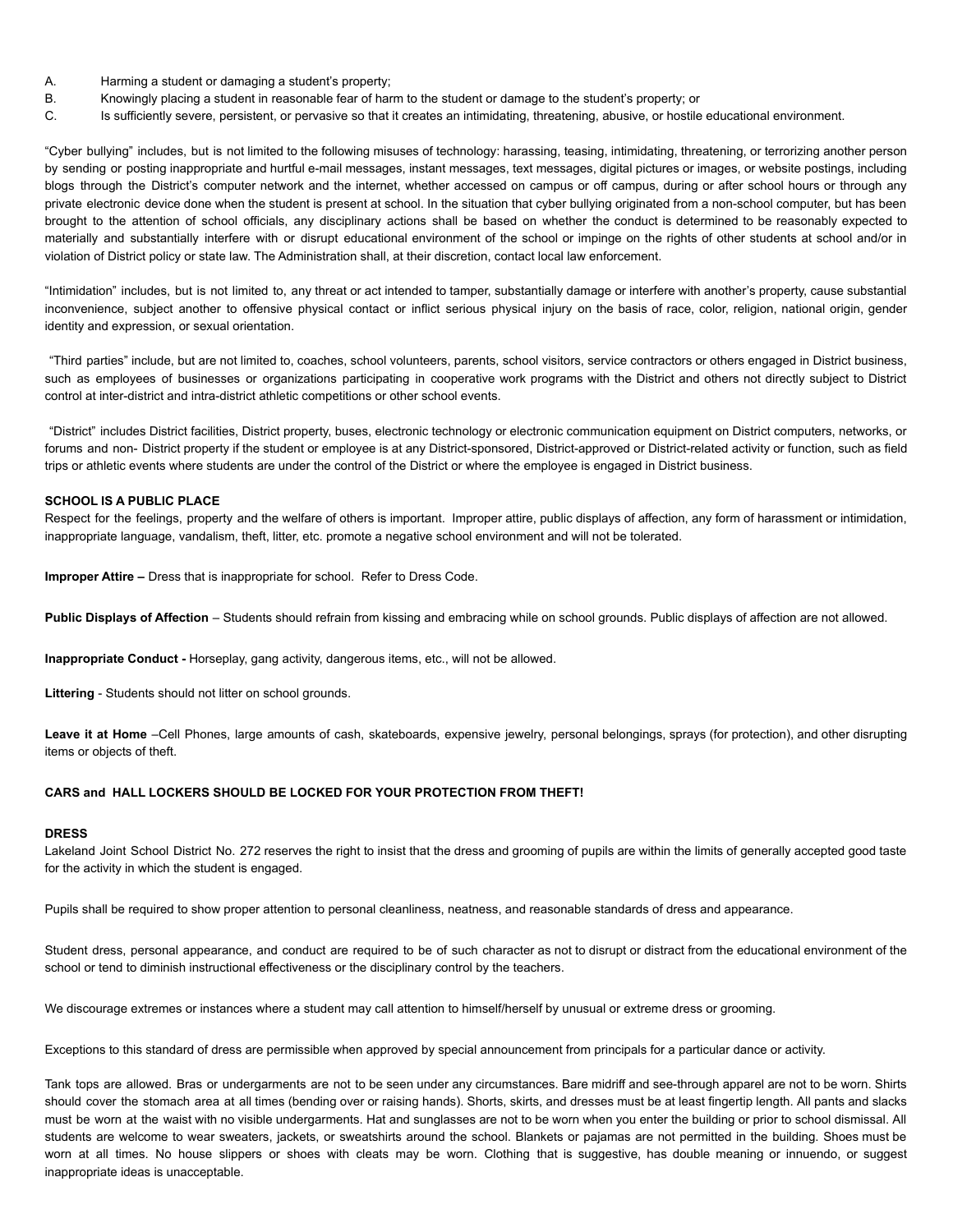# **ATTENDANCE**

The Lakeland Board of Trustees recognizes that time on task is highly important to the education of the students and that regular attendance in class is very important to a student's success in learning that subject. Furthermore, encouraging good attendance is an integral part of developing a strong work ethic necessary for success in the employment world.

Lakeland schools will implement and administer attendance policies in accordance with rules set forth by the Idaho Statute and Lakeland Board Policy.

Each school shall keep accurate attendance records. Credit could be withheld from any student in a subject when the student was not in attendance for at least 90% of the time that subject was being taught per quarter.

#### **ATTENDANCE (Definitions)**

**Absences** – Missing class for any reason including family convenience. For absences unrelated to school activities a parent/guardian with an explanation of the absence shall verify a student's absence. Contact from the parent/guardian to the school should be made by note, telephone, or in person within three school days of the student's return to school or such absences may be considered truant and processed accordingly. School work may be made up for credit either before or after any absence..

**Prearranged Excuse** - If students expect to be absent, they must prearrange such absence(s) in order to coordinate school assignments with teachers. The parents must send a note to the office requesting a prearranged excuse at least one day prior to the absence(s) in order for the prearranged excuse to be granted.

Late to School - A student who is late to class with no note from a parent is tardy/absent. Students are encouraged to bring a note from a parent/guardian stating the reason for the student's tardiness; however, upon the student's third late arrival, the student will receive disciplinary action. See Tardies.

**Suspensions** – Absence due to in school or out of school suspension assigned by a school authority for disciplinary reasons. Students will be provided the opportunity to make up work missed during a suspension.

**Truancy** – An absence that occurs without the knowledge and consent of the parents and concurrence of school authorities. Work missed during a truancy and any subsequent suspension may not be made up for credit. The Superintendent shall be notified. Additional truancies could result in expulsion by the Board of Trustees. Any parent or guardian of a public school pupil who is found to have knowingly allowed such pupil to become a habitual truant shall be guilty of a misdemeanor.

# **Philosophy and Code for Interscholastic Activities**

The interscholastic activities program of Lakeland Joint School District is designed to involve students in wholesome, healthy competition; teach respect for rules and authority; teach respect for property and person of others; develop self-discipline through rigorous training; develop sportsmanship through winning and losing in competition; teach the fundamentals of each activity and develop the individual participant to his/her fullest potential; teach democratic values through participation; teach the students the values of participation; teach the student the value of working with others as a team: build physical and mental capacities; and to develop the attributes of cooperation and social adjustments, especially stressing high moral character.

Participation in interscholastic activities programs is a privilege to those students willing to agree to and abide by the rules and guidelines established by the coaches and advisors, the administration, the Board of Trustees, and the Idaho High School Interscholastic Activities Association.

To implement and teach the philosophy, the following rules are established for participants to observe and follow. The student shall:

- 1. Attend classes regularly, strive for academic achievement, and set positive examples in the school and community with his/her personal conduct.
- 2. Attend school the entire day before practicing or competing interscholastically unless special permission for an absence has been granted in advance by the principal. Students will not be released from class to attend an activity if they are failing or in danger of failing the class.
- 3. Conform with the instructions, guidelines and training rules established by the coach or advisor with reference to but not limited to the practice schedule, equipment use, physical conditioning and practice activities.
- 4. Not use profanity or obscene language.
- 5. Maintain standards of dress set by the school and the coach or advisor.
- 6. Not be involved in the willful destruction and/or theft of school or personal property.
- 7. Maintain standards of scholastic eligibility established by IHSAA and/or the school.
- 8. Not use or possess illegal drugs, alcohol, or tobacco during the school year as outlined in "A" under definitions or be knowingly present while such activity is taking place.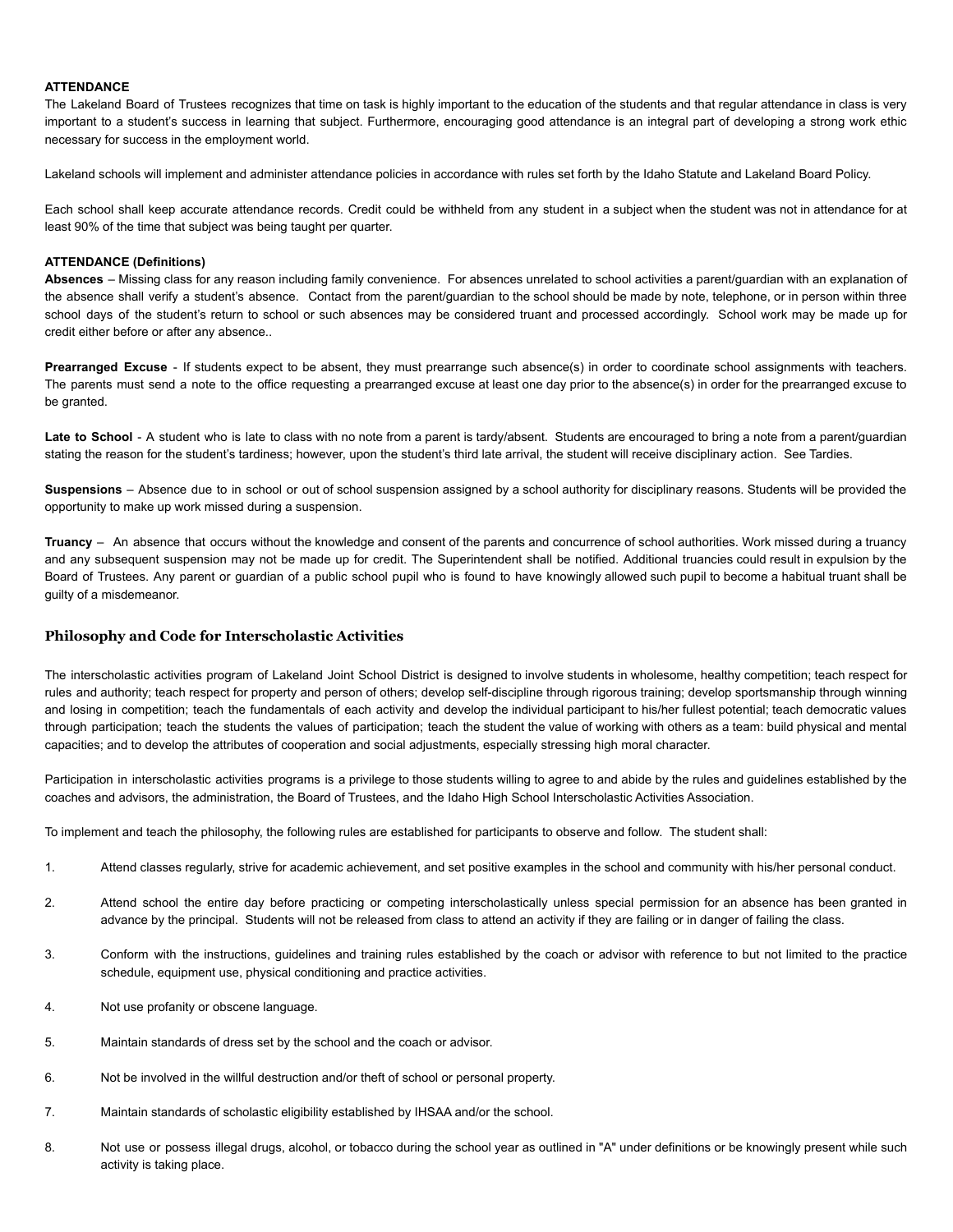# **DISCIPLINE:**

Violations of rules 1 through 7 or conduct that brings discredit to the participant, the school, or the community, could result in temporary or permanent suspension from the activity with a subsequent loss of award. Such determination shall be made by the coach and/or administration. A violation of rule 8 shall result in a ten (10) school day suspension from team competitions (will be allowed to practice) and required to complete at state approved substance abuse education and awareness course. Student will be required to participate in substance testing for the remainder of the season and any subsequent seasons in which they participate that year.

Second offense; student will be removed from the team for the remainder of the season and be required to complete an in-person substance abuse education and awareness course (see definition d). Student will be required to participate in substance testing for any subsequent seasons in which they participate that year.

Third offense; student will be removed from all extracurricular activities for one calendar year.

A student who voluntarily discusses his/her substance abuse problem with a coach, counselor, or administrator, and agrees to participate in an approved substance abuse assessment and treatment program shall not be subject to suspension if a violation has not been otherwise reported.

# **DEFINITIONS:**

- a. Illegal Drugs as defined in Board Policy, Article VI, Section F.
- b. School Day Shall be any day within the adopted school year calendar plus any days prior to the opening of the school year which are allowed for interscholastic activities under IHSAA rules
- c. Suspension The student shall be allowed to participate in practices or contests during suspension time after the first offense. The student shall not be allowed to participate in practices or contests after the second or third offense as outlined above.
- d. Approved Substance Abuse Program The program must involve an intake or assessment procedure followed by appropriately prescribed treatment. This may vary from "awareness education" to "addiction treatment". The family and school personnel should be involved in the assessment, and treatment if prescribed. The student and his parent or guardian shall be responsible for all costs and arrangements for the program. Students choosing this option shall, with a parent or guardian, sign a contract. Failure to fulfill the contract and complete the program shall result in suspension from all interscholastic activities for one calendar year from the date of the violation.
- e. Knowingly Present: for the purpose of this policy, "knowingly present" shall mean that a student attended a gathering of two (2) or more individuals (except religious church sponsored or family gatherings) at which one or more of the attendees (other than the student at issue) were using or in possession of drug paraphernalia, controlled substances, drugs, or alcohol or tobacco and the student knew or reasonably should have known that such use or possession was occurring.

# **COMMITMENT TO THE CODE**

Prior to participation in an activity, each student shall have a copy of this "Code" signed and dated by himself/herself and a parent on file in the school office. Failure to comply with this provision shall preclude any participation in any activity until such time as the student and parent/guardian have complied with this section.

# **ASSOCIATION WITH IHSAA**

Upon payment of annual dues, Lakeland Joint School District assumes membership in the Idaho High School Interscholastic Activities Association and thereby recognizes and accepts the constitution, bylaws, rules, and regulations of the Association currently adopted, or thereafter amended (IHSAA "rules"), for the governing of all high school (grades 9-12) interscholastic activities for Lakeland Schools, which IHSAA "rules" are incorporated herein as a part of this Philosophy/Code. Said rules as appropriate for grades 7 and 8 shall by this policy also govern interscholastic activities and student participants in grades seven and eight.

# **ATHLETIC INSURANCE RELEASE**

Lakeland Joint School District No. 272 does not provide medical and/or dental insurance coverage for students involved in extracurricular activities, nor does the Idaho High School Activities Association require a student to have athletic insurance.

Since parents assume financial responsibility for medical and dental expenses for injuries to their children for regular school or extracurricular related accidents, any policy obtained should be checked carefully if you have a child playing football or other activities, as many insurance companies exclude football or other activities.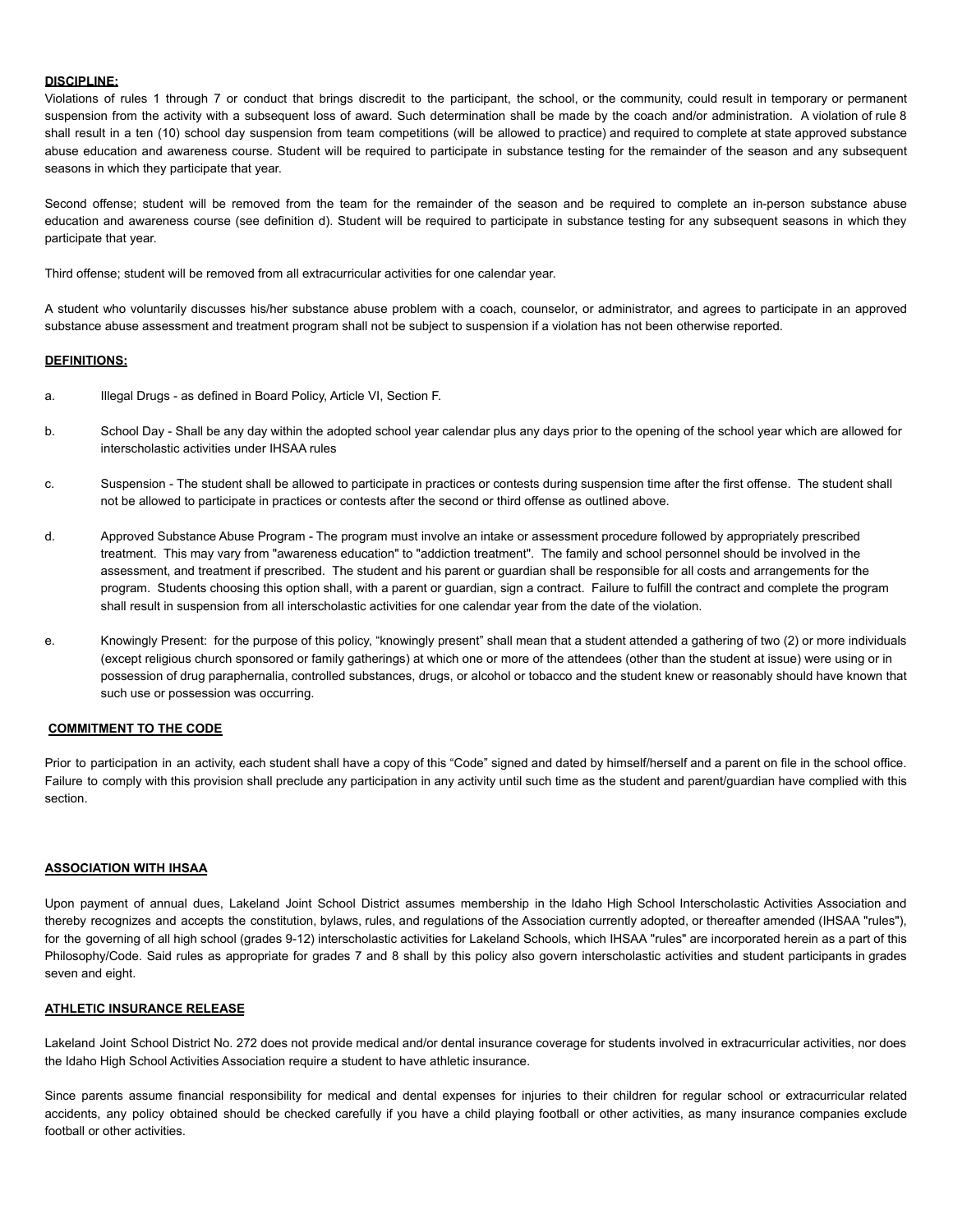The school can put you in touch with an inexpensive insurance plan made available through a private company which will cover students during school hours, while traveling to and from school, and while engaged in athletics. Coverage is also available for 24 hours per day and for 12 months if parents desire additional insurance. Forms are available in the school office (Lakeland Joint School District #272 is not an insurance agent).

Again, under most circumstances, Lakeland Joint School District is not liable for injuries to students who are engaging in extracurricular school activities. Parents also assume responsibility for injuries to students injured while traveling to and from all student activities (except injury directly resulting from an accident involving school district operated vehicles).

# **ATHLETIC INJURY WARNING**

I give permission for my child to participate in organized school athletics. I acknowledge that even with the best coaching, use of the most advanced protective equipment, and strict observance of rules, injuries are still a possibility. On rare occasions these injuries can be so severe as to result in total disability, paralysis, or even death.

Parent/guardian and student signatures at the bottom of this page indicate knowledge and understanding of the Philosophy and Code for Interscholastic Activities, the Eligibility Policy, the Athletic Insurance Release, the Athletic Injury Warning, and IHSAA Rules and Regulations. (Complete IHSAA and District manuals are available in the school office for review upon request).

#### **SCHOOL ACTIVITIES**

MTV offers a wide variety of extracurricular activities and students are encouraged to participate. Students must purchase an ASB card to participate in IHSAA sponsored activities and meet the eligibility requirements as established by the IHSAA, Lakeland Joint School District No. 272, or the individual program.

1. Transportation – No school group or organization may use private cars for transportation. In order to participate in activities students must ride school transportation to out of town events. Students should also plan to return to school in this manner, unless arrangements have been made in advance. No student will be allowed to ride home with anyone other than their own parent. Any special arrangements must be made in writing through the high school administration in advance.

2. School Dances - School dances are intended for the enjoyment of MTV students and their dates. High school students must sign up their dates by 3:00 p.m. on the date of the dance. Anyone who leaves the dance will not be permitted to reenter. All students will be required to be breathalyzed prior to entering the dance and may be breathalyzed prior to leaving the dance as well. If a student tests positive by a breathalyzer, they will not be allowed to attend the dance and parents and law enforcement will be notified. Appropriate school consequences will be enacted as well.

3. Assemblies – These activities provide additional educational experiences and enhance school climate for all students. Students are required to attend all assemblies, unless excused by the office a day in advance.

4. Purchases/Fundraisers – All items purchased for (and to be paid by) school organizations must be approved by the advisor and a purchase order must be issued by the office.

# **GRADING SYSTEM**

Report cards will be issued quarterly and mid-term reports will be sent to all students in danger of failing. The Lakeland Joint School District 272 grading standards will be followed in all classes.

| A | $90\% - 100\%$ |
|---|----------------|
| B | 80% - 89%      |
| C | 70% - 79%      |
| D | 60% - 69%      |
| F | Below 60%      |

# **STUDENT SCHEDULES & SCHEDULE CHANGES:**

Students are given ample time to make class requests in the registration and scheduling process. In some cases, student preferences may not be met due to class availability and balancing of class numbers. Students will remain with the same teachers for core classes throughout the school year whenever factors allow. Students are highly encouraged to communicate with their counselor well in advance of the beginning of the semester if they have a schedule change request regarding an elective. Schedules will be final after the third day of the semester start date.

#### **CHROMEBOOK/TEXTBOOKS/FEES**

Chromebooks/Textbooks are issued to the student as his/her personal responsibility for the year. Each chromebook/textbook is numbered and students will be held liable for damages to books/chromebooks while checked out to them. A Chromebook discounted replacement plan is available to be purchased from the district to cover damages to chromebooks that are checked out to students.

#### **FINES**

Fines must be paid by students at the office for loss of, or damage to, school property. Failure to pay these fines will result in holding of the student's report card at the time of his/her withdrawal from school or the diploma being held at the time of graduation.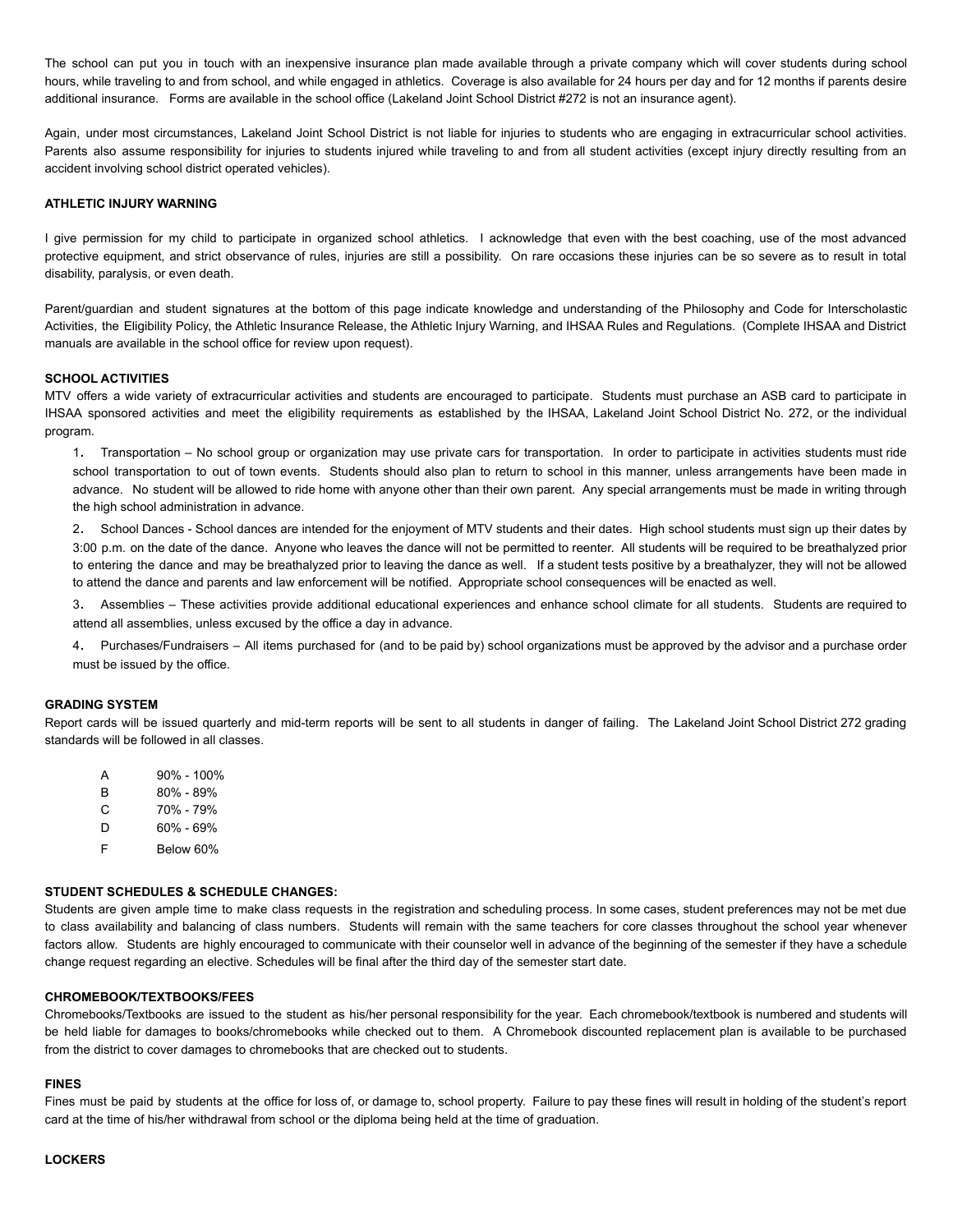The student to whom a locker is assigned is responsible for its condition and contents. It is each student's responsibility to notify the office if a locker is defective. Students should be aware that lockers are the property of the school district and school authorities have the right and obligation to check inside lockers when there is a reason to believe they may contain items which threaten student safety and welfare.

#### **PUPILS MUST LEAVE PREMISES AT CLOSE OF SCHOOL DAY**

Pupils shall not loiter in the building or on the school grounds following dismissal of classes unless involved in supervised, school-sponsored activity or with the permission of the principal. The building will be open at 7:25 AM and all students need to be out of the building ten minutes after the last instructional period.

#### **TARDIES**

Tardies are recorded in attendance records and on report cards. Excessive tardies (3 or more) in a semester per class period will result in disciplinary action. Students arriving more than 15 minutes late will be assessed a single period absence.

# **ARRIVING/LEAVING SCHOOL**

Anytime a student comes to school after the beginning of the school day, they must check in at the office. Students are not to leave the grounds while school is in session without checking out through the office. Should students need to leave during the school day, their parent/guardian must contact the office to make arrangements. In the case of an emergency or special situation students should see the principal or vice principal. Failure to follow this procedure will result in missed class time being counted as unexcused.

#### **OPEN CAMPUS**

Students in grades 9-12 are allowed to leave school during lunchtime. Open campus may be revoked due to students' failure to comply with school policy. Freshmen are not allowed off campus during lunchtime.

# **FIGHTING**

Fighting will result in up to five days suspension and a parental conference. All parties involved should expect disciplinary action.

# **ELECTRONIC COMMUNICATION DEVICES / CELL PHONES**

Our recommendation is that electronic devices should not be brought to school. In addition to the disruptions that these may cause, there is the possibility of damage or theft. Use of devices shall be limited to the period before classes begin in the morning, between classes, during the student's lunch period and after the student's last class in the afternoon. Cell phones are not allowed to be used in or out of the classroom during instructional time. First offense will result in the cell phone being returned to the student at the end of the school day with a warning. Additional occurrences will result in parent pick up and disciplinary action.

#### **HALL PASSES**

The purpose of our school is EDUCATION and the most important part of education goes on in the classroom; thus, students must have a pass from a teacher or be with a teacher whenever they are out of the classroom.

# **MAKE-UP WORK**

Whenever a class is missed, it is the student's responsibility to see his/her teachers concerning make-up assignments. It is important that this be done the day the student returns to school. The student will have two days following an absence to make up class work or tests. Work previously assigned and due on the day of the absence will be due on the day the student returns. Students knowing of absences in advance should pre-arrange for homework. Assignments are due the day of return to school, and upon return, students should be prepared to take any tests or quizzes.

If a student will be absent from school for three or more days, it is recommended that the parent/guardian go online to gather information regarding missed assignments. Parents and students may also email teachers for assignments. If parents/students are unable to gather such information, please contact the high school office.

# **LOST AND FOUND**

Items found should be turned in to the office. Students who lose personal items or textbooks should check with the office. Possible thefts should be reported to the vice principal. Unclaimed lost and found items will be disposed of at the discretion of the office.

# **STUDENT MESSAGES/DELIVERIES**

Students and parents are asked to cooperate to minimize requests for messages to students during the school day. Delivering messages to students interrupts class and the work of the office personnel. No delivery of food, drinks, or non-essential school items will be accepted by the school office.

# **TEACHER AIDES**

T.A.'s must go to their assignments in all weather. T.A.s are not to loiter in the halls or outside. When returning from other schools T.A.s should remain in the lobby until the conclusion of the class period.

#### **STUDENT DRIVING/PARKING**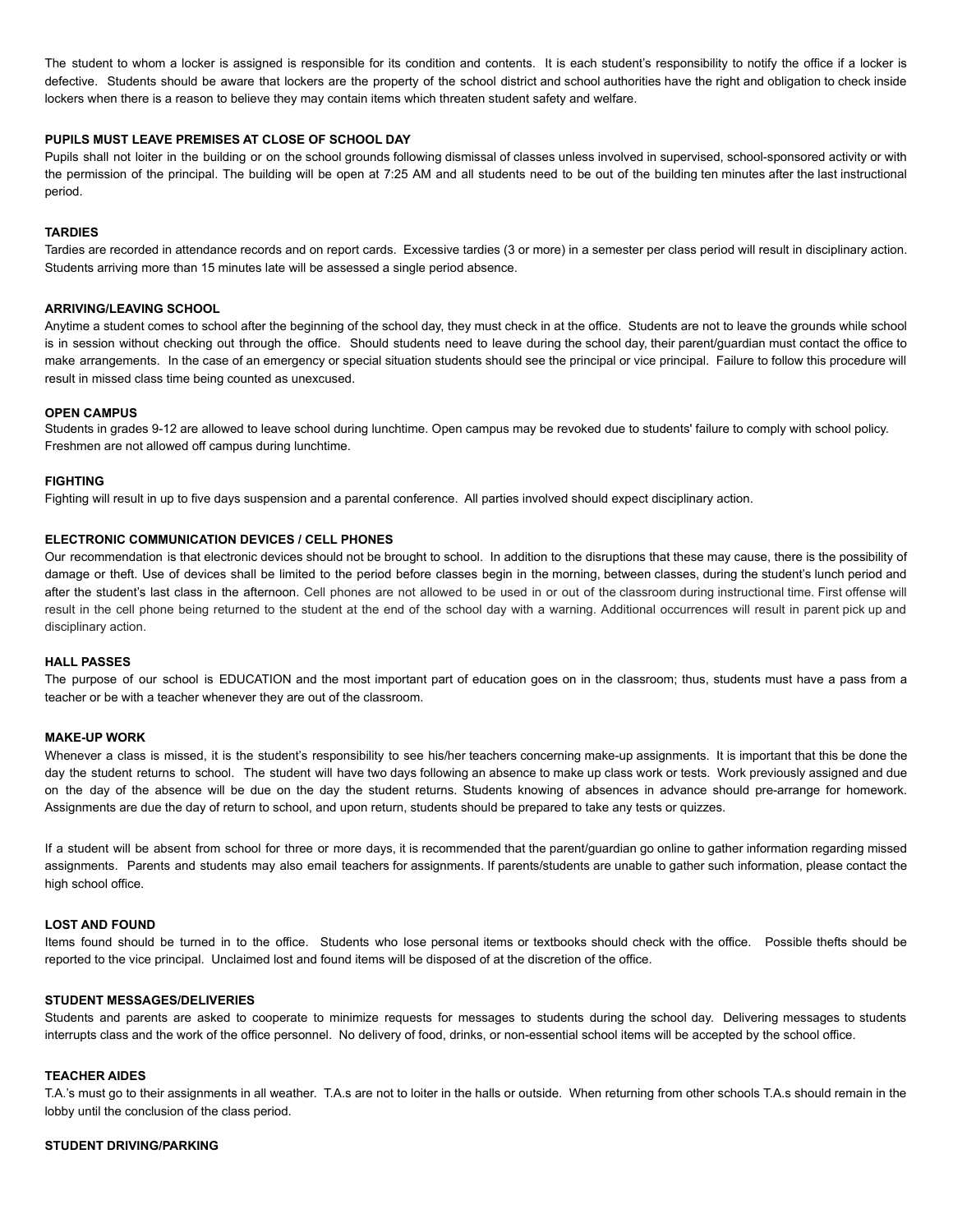Student parking is provided in the lot on the North and East side of the building. The parking lot is off limits to students during school hours, unless permission is received from the office. Speeding, reckless driving, or inappropriate parking will result in loss of driving privileges. Cars parked improperly may be ticketed or towed at the owner's expense.

#### **VISITORS**

Visitors are not allowed without a prearranged appointment approved by the administration. Parents are encouraged to visit the school after contacting the office.

#### **HOT LUNCH PROGRAM**

Lakeland School Joint District 272 offers a national hot lunch program at Mountain View High School. A nutritionally balanced lunch is available to all students at a reasonable fee. Applications for free and reduced lunches, for those who qualify, are available at the office.

#### **ADDRESS/TELEPHONE CHANGES**

It is extremely important that a parent/guardian notify the office immediately in the case of address/telephone number changes. Our ability to contact parents/guardians in the case of an emergency depends on accurate information.

# **WITHDRAWAL FROM SCHOOL**

Students who do not complete the school year at MTV must officially withdraw. Parents/Guardians must contact their child's counselor, principal or vice principal in person or in writing as to their child's withdrawal from Mountain View High School.

#### **BUS REGULATIONS**

All students that live on a bus route must register with the Bus Garage regardless of whether they will or will not be riding the bus. It is important to remember that riding the bus is strictly a privilege, not a right. School rules, in addition to those rules of the driver do apply. Failure to follow these rules may result in a loss of this privilege for a short time or even permanently.

#### **COLLEGE ENTRANCE TESTS**

Students planning to pursue a college education should check with their counselors at the beginning of their junior year to get information on schools available, entrance requirements and entrance testing information. Students are encouraged to take the ACT or SAT late in their junior year or early in their senior year. These tests can be taken more than once with the best score being the one of significance. The following information on particular tests should be helpful.

- PSAT Preliminary Scholastic Aptitude Test. Mainly for juniors interested in obtaining a National Merit Scholarship or as practice for future college entrance tests.
- ACT American College Test. College entrance exam for most colleges.
- SAT Scholastic Aptitude Test. College entrance exam for most colleges. This test is given to all juniors in April at no cost. Students may also take this exam in October, November, December, January, March, May, and June at their own expense.

# **COMMUNITY RELATIONS 4175**

#### Required Annual Notices:

The following policies, procedures, and forms shall be distributed to students and their parent(s) or guardian(s) on an annual basis. This requirement may be met by distribution in the District's student handbook. In some cases, additional notices may be necessary to reach staff, applicants, or others.

| 2140, 2140F | <b>Student and Family Privacy Rights</b>                       |
|-------------|----------------------------------------------------------------|
| 2425        | <b>Parental Rights</b>                                         |
| 3280        | Equal Education, Nondiscrimination, and Sex Equity             |
| 3295P       | Hazing, Harassment, Intimidation, Bullying, and Cyber Bullying |
| 3320        | Substance and Alcohol Abuse                                    |
| 3330        | <b>Student Discipline</b>                                      |
| 3335        | Academic Honesty                                               |